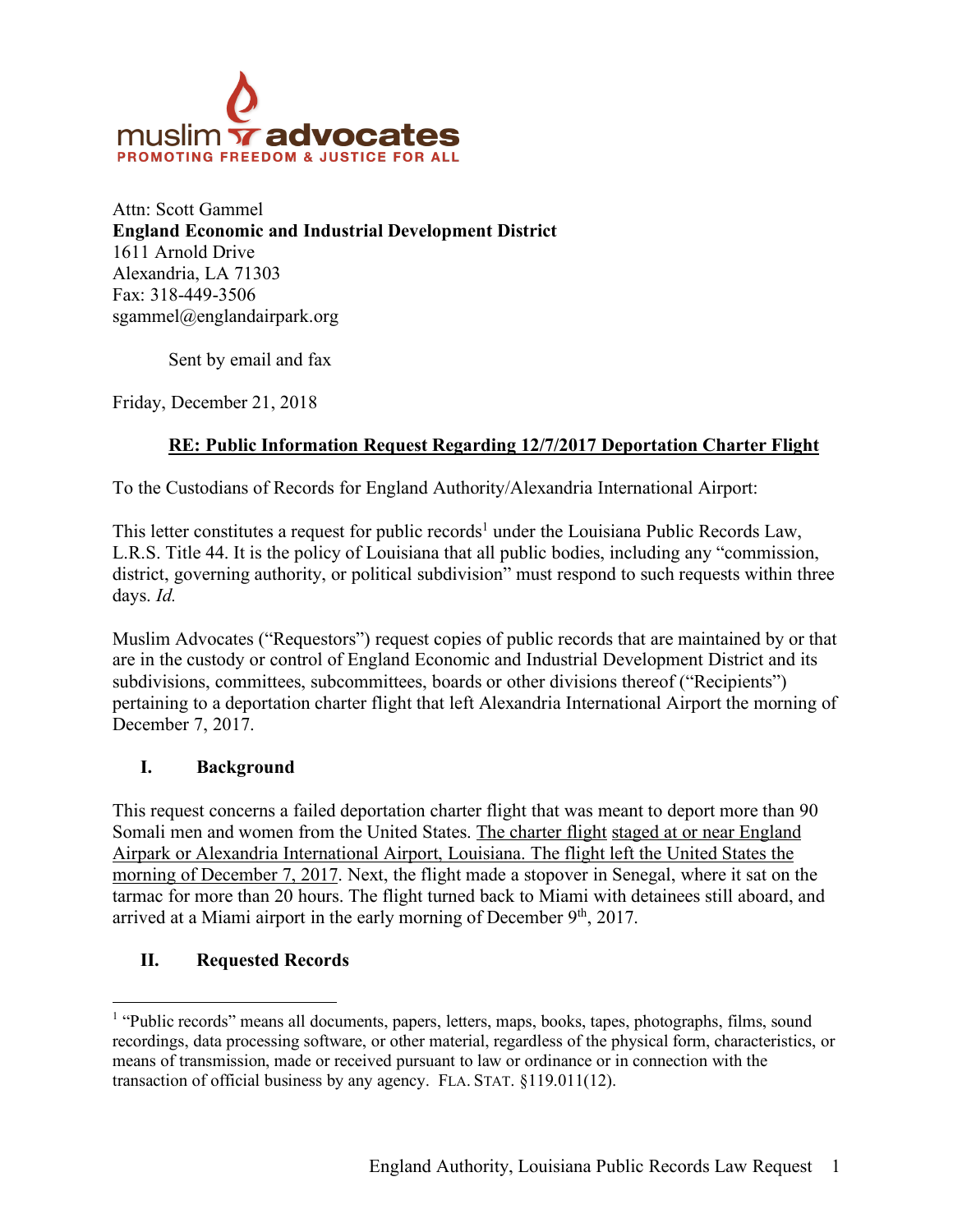Requestors request copies of records meeting the following description:

- 1. Records2 maintained by Recipients about the December 7th flight.
- 2. Air traffic control records<sup>3</sup> for December  $7<sup>th</sup>$ , 2017 for all outbound flights destined for or making stops in Africa. Such air traffic information includes but is not limited to:
	- a. Records about the flight operator (e.g. name, address, contact information);
	- b. Records about the airmen/women and crew operating the flight (e.g. names, license numbers);
	- c. The flight manifest;
	- d. The registration and/or certificate numbers of the aircraft;
	- e. Video and/or photos of staging, boarding, and departure of the flight;
	- f. Audio recordings.
- 3. Original "written agreements"4 between the (1) Recipients and (2) the Department of Homeland Security, Immigrations and Customs Enforcement (including sub-agencies such as ICE-Air), or any private charter company that may operate deportation charter flights under the agreement. 5
	- a. This request includes any related annexes, attachments, subsequent addenda, or riders.
- 4. All registration information maintained by the Executive Director or designee for any firm association, corporation, sub-contractor, or other entity that has operated deportation charter flights in the last two years. 6

<sup>3</sup> According to airport rules, pilots shall not initiate taxi until approved to do so by air traffic control tower personnel. This applies whether the pilot intends to taxi to takeoff, taxi to another location on the airport or taxi for maintenance purposes. Alexandria Int'l Airport Rules & Regulations, Section 4, Rule 30(b).

<sup>&</sup>lt;sup>2</sup> Throughout this request, the terms "records" is intended in the broadest possible sense and includes without limitation all records or communications preserved in electronic or written form, including but not limited to correspondence, regulations, directives, documents, data, videotapes, audiotapes, e-mails, faxes, files, guidance, guidelines, standards, evaluations, instructions, analyses, legal and policy memoranda, minutes or notes of meetings and phone calls, memoranda, agreements, notes, orders, policies, procedures, protocols, reports, rules, manuals, technical specifications, training materials or studies, including records kept in written form, or electronic format on computers and/or other electronic storage devices, electronic communications and/or videotapes, as well as any reproductions thereof that differ in any way from any other reproduction, such as copies containing marginal notations. No category of material should be omitted from search, collection, and production.

<sup>4</sup> According to airport rules, no person, firm, association, corporation, sub-contractor, or other entity, incorporated or otherwise, shall use the airport for any commercial activity or otherwise, unless approved by "Written Agreement." Alexandria Int'l Airport Rules & Regulations, Section 1, Rule 4 (defining "Written Agreement.").

<sup>5</sup> For example Omni Air/Omni Air International, Million Air, Swift Air or any other deportation charter operator.

<sup>6</sup> For example Omni Air/Omni Air International, Million, Air, Swift Air, or any other deportation charter operator.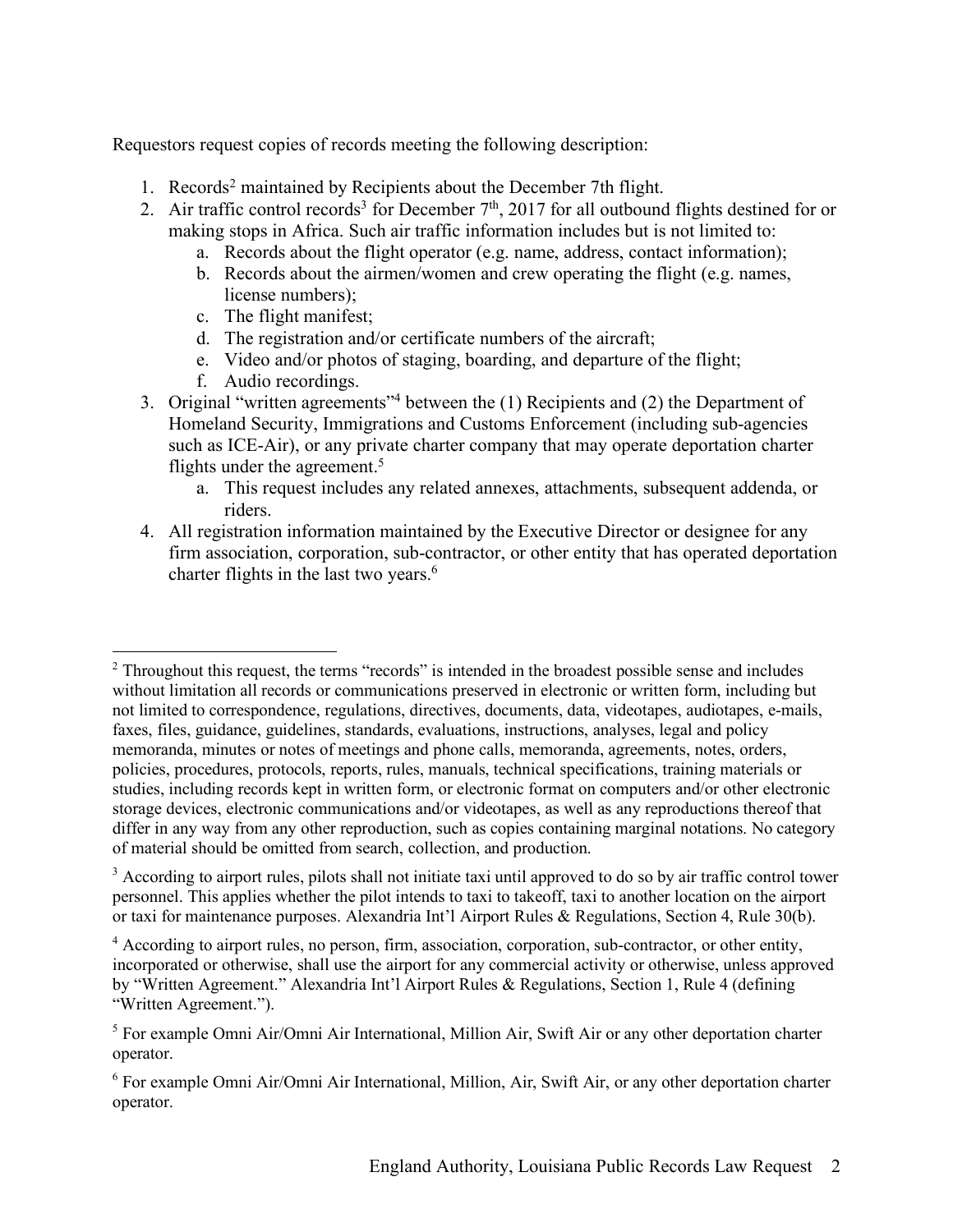5. Copies of the Alexandria International Airport Certification Manual, Alexandria International Airport Emergency Plan and the Alexandria International Airport Security Plan.

# **III. Where to Send Response**

Where possible, please provide response letters and responsive material in electronic format by email to yusuf@muslimadvocates.org. Please furnish any responsive material being sent by mail to:

Joseph (Yusuf) Saei Muslim Advocates PO Box 34440 Washington, DC 20043

Requestors ask for a waiver of all fees in that the disclosure of the requested information is in the public interest and that access to the information primarily benefits the general public. The agency "may" assess "reasonable" fees but is not required to do so to do so. *See* L.R.S. § 44.32. Muslim Advocates is a  $501(c)(3)$  non-profit organization dedicated to preserving religious freedom for Americans of all faiths. This request is likely to contribute significantly to public understanding of the operations or activities of the government and is not in the commercial interest of the Requestors. Requestors also request a waiver of search fees on the grounds that they qualify as representatives of the news media for federal FOIA purposes, as the requestors gather information, exercise editorial discretion in selecting and organizing documents and distribute the resulting work to the public. In light of these considerations, fees associated with responding to the request should be waived. In the event that you do assess fees, please inform Requestors in writing if the estimated fees will exceed 100 dollars.

# **IV. Enforcement**

Any person who has been denied the right to inspect, copy, reproduce, or obtain a copy or reproduction of a record under the Louisiana Public Records Law, "either by a determination of the custodian or by the passage of five days . . . may institute proceedings for the issuance of a writ of mandamus, injunctive or declaratory relief, together with attorney fees, costs and damages as provided for by this Section, in the district court for the parish in which the office of the custodian is located." L.R.S. §44.35.

If a person seeking the right to inspect, copy, or reproduce a record or to receive or obtain a copy or reproduction of a public record prevails in such suit, he shall be awarded reasonable attorney fees and other costs of litigation. If such person prevails in part, the court may in its discretion award him reasonable attorney fees or an appropriate portion thereof." L.R.S. §44.35(D).

## **V. Conclusion**

If you deny any or all of this request, please cite each specific exemption you feel justifies the refusal to release the information and notify me of the appeal procedures available to me under